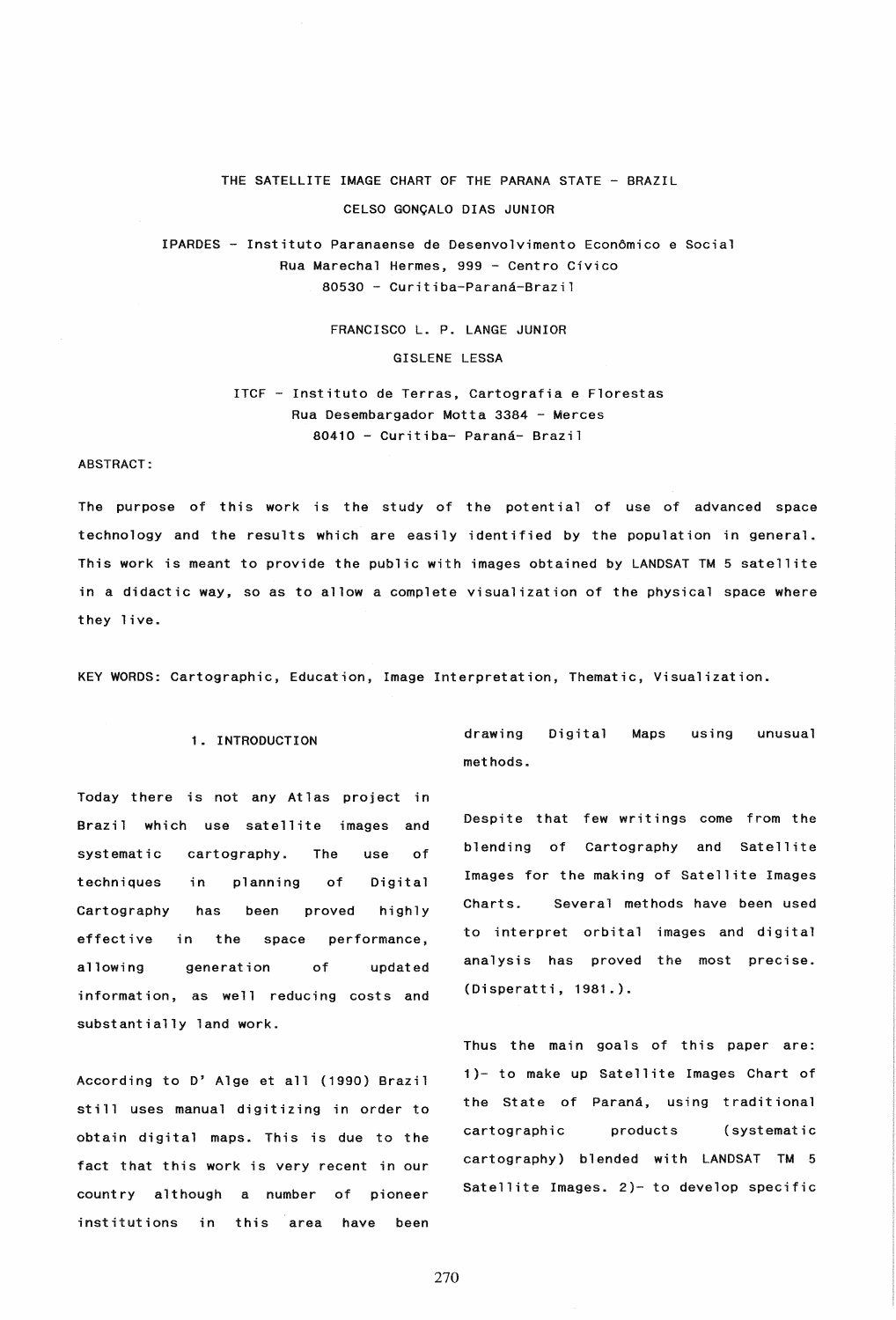methodology. software included, to make the using of satellite images. Image Charts together with INPE. 3)- to contribute to spread the satellite image This work intends to be an introduction and its use as a teaching factor for the to a series of future projects which will public in general, mainly as source of include Systematic Cartography plus information about the physical space LANDSAT TM 5 Satellite Images in a joint where they live. (Lange Jr. and action including ITCF, IPARDES, INPE, Maximiano,1991). UFPR, the Ci ty Administration among

This project covers the whole area of the State of Paraná in a total of 20.120.300 2. METHODOLOGY AND MATERIALS ha.., in the Southern Part of Brazil between the States of Sao Paulo and Santa 2.1. Area of Study Catarina between latitudes of 220 29' 30'' and 260 42'59''S & between One of the wonderful regions of Paraná's longitudinal areas of 480 02' 24''WG and East, was chosen as a Pilot Area 540 37' 38" WG.(Fig. 1) comprising the seaside and the first



This research allows us to obtain update data about the situation of the jungle in the area, to contribute to projects of use of the soil and the use of the forests, and to start a monitoring process through Satellite Images Charts, and to contribute as multiplying agent of new techniques of use for an updated Cartography and destroy the myth about

others.

plateau. This region is one of the best preserved areas in terms of natural forests in the South of Brazil where a number of Parks and Ecological Sites (reservations) are practically untouched by men although located close to great urban centres like the Metropolitan Area of Curitiba, the State Capital City where a million and half people live.(Fig.2).

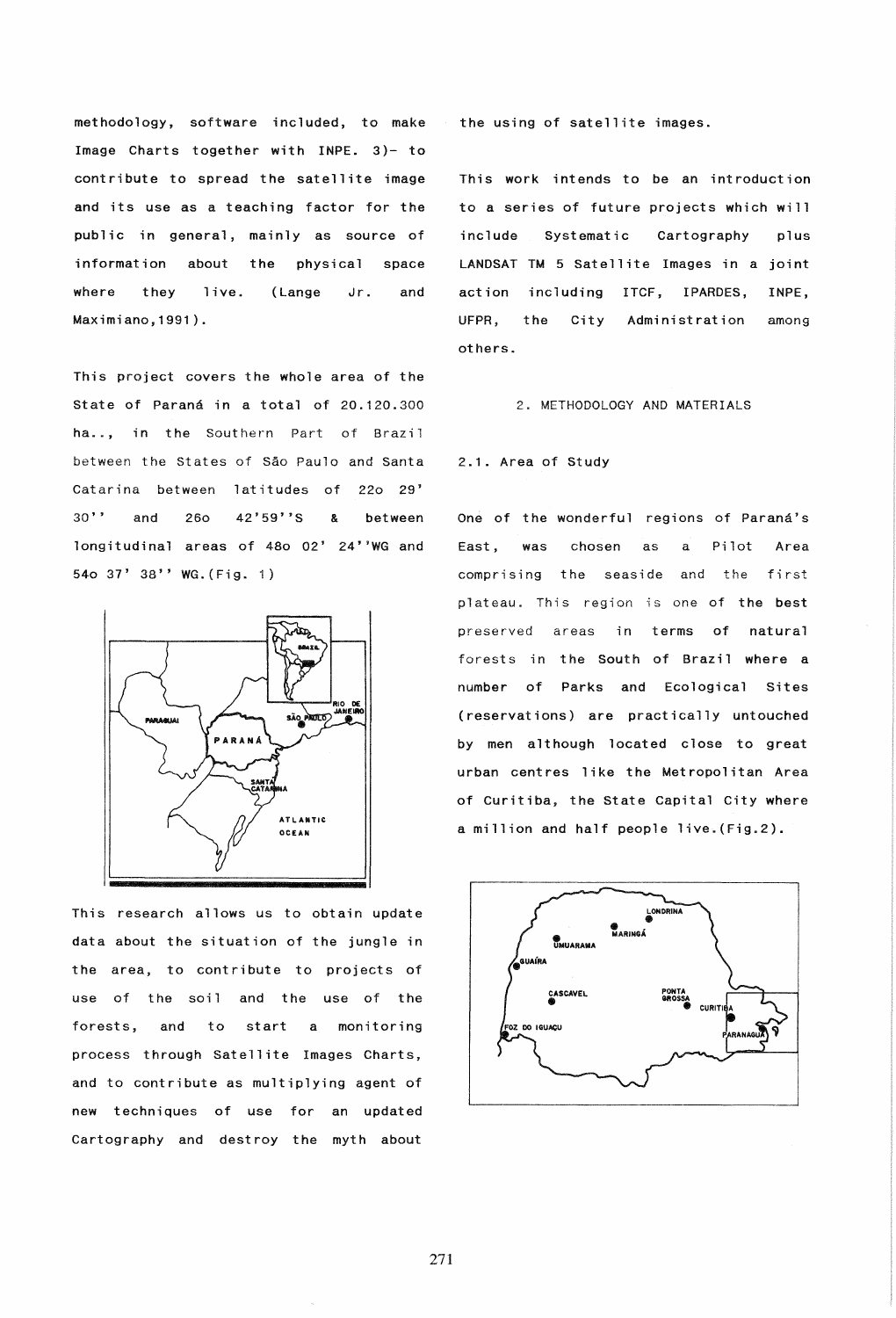In order to develop this paper, Charts of Topography were used; scale 1:250.000 out of Brazil Systematic Cartography DSG/IBGE, for space articulation of the State of Paraná. (Fig.3)



And, images of colour paper of LANDSAT TM 5 Satellite were used; scale 1:250.000 in several orbit-points, got at INPE to be supportive to articulate the Topographic Charts. ( Fig. 4).



ITCF Charts of 1:50.000 were used as well. They were useful in order to compose the cartographic background of the county's boundaries, and the location of the Parks, Reservations, Roads, Dams and Cities.

A PC-AT type microcomputer, SITIM-150 software, digital table plus Scanner Selector of Laser Colours Hell 345.

### 2.3 Methodology Used

The method of work comprised basic mapping recorded on transparent filmpaper including county boundaries, parks, land reservations limits, city toponomy. dams, roads, UTM and geographic coordinates all necessary technical references for the making of a satellite image chart.

An image of LANDSAT TM 5 point-orbit 220/18 dated March 1, 1990 was chosen, of 3,4 and 5 bands on its most recent passage and having the smallest mount of clouds over the area of interest.

In the sequence the superposition of the mask over the satell ite image to adjust and correct possible distortions was made as an attempt to create a product which would clearly represent the actual region. Further, colour selection on the scanner was done to provide LANDSAT TM 5 photolytic image with high resolution.

Using photolytic satellite image a reliability test was performed using the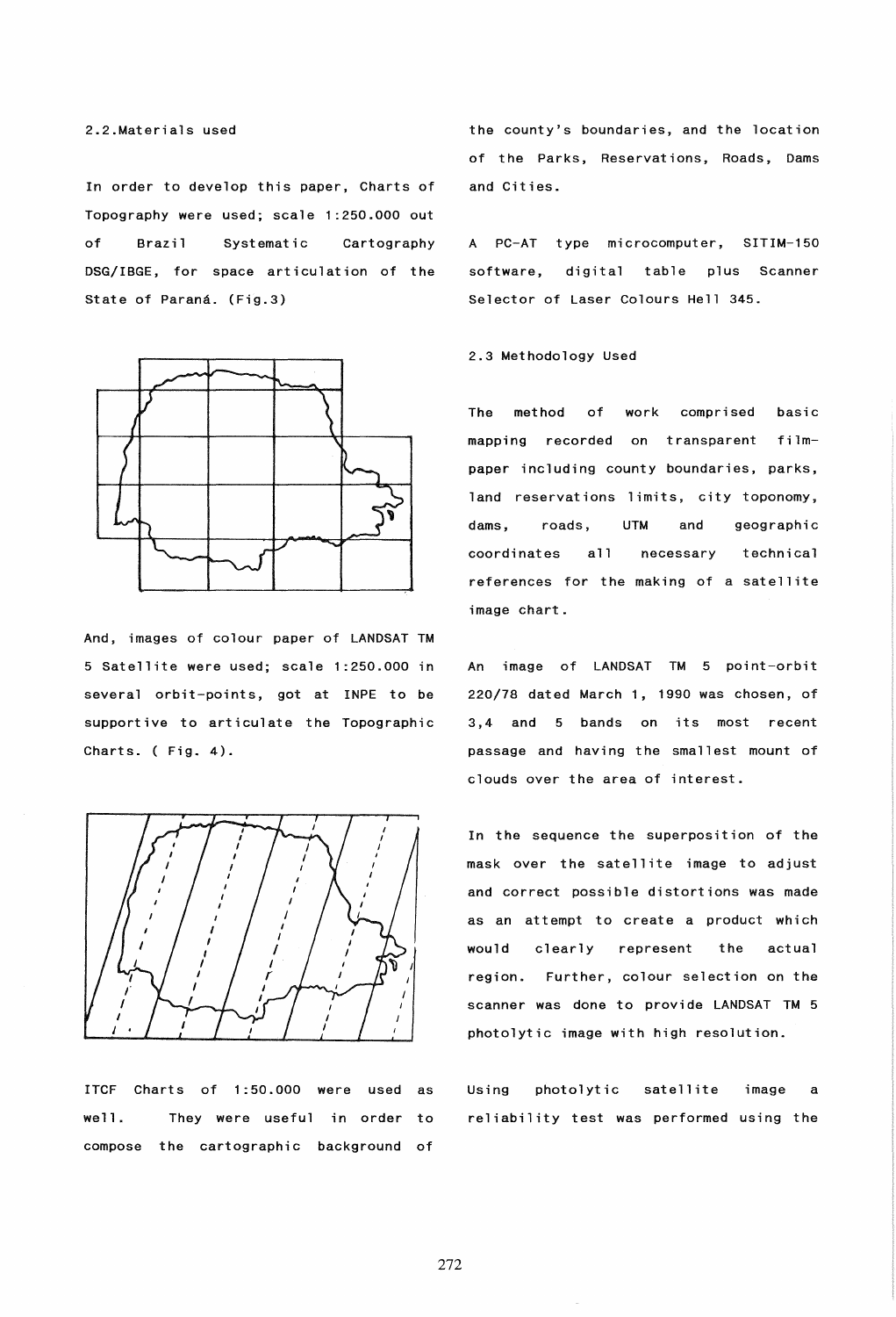reading of 20 identifiable point both on the original image and the photolytic film generated by the scanner. The test meant only to compare the image and the photolytic film coordinates.

Lastly based on the tests, prints of the pilot test of the satellite image were made by print experts.

### 3.RESULTS

An Image Satellite Chart of the Metropolitan Area of both Curitiba and Coastal Lines of Paraná, was thus obtained through the above described methodology. This Chart was most welcome by the great public who showed interest in the subject thus allowing the project to be successful.

# 4. CONCLUSION AND RECOMMENDATION

This work was basically a pilot-test which included teaching goals and has reached the goal of ordinary people with to the results of providing the the satellite images usage, namely the products of LANDSAT TM 5 in the making of the satellite image charts as an essay to build an Atlas.

The results obtained in this project had a great impact on the media and the Brazilian scientific community as well opening one more reference point concerning topical mapping.

Popular reaction to the results surpassed any optimistic expectations. Their curiosity was aroused in a sort of awe as they noticed the image obtained through an artificial satellite.

This experiment has already reached the fourth edition in a total of 3.500 printed samples distributed.

This satellite image chart has been widely used as support and reference for further work.

The Satellite Image Chart Atlas to be done by an agreement with INPE should use automatized techniques in the generative process of adjusting the image to be the cartographic information.

A two-dimensional seam-point searching software in digital image mosaicking should be developed for image-mosaicking for different orbits.

A method of automatic recording and direct photolithographing using PC-AT microcomputer should be developed in order to prevent possible distortions in the generation of the photoliths.

## ACKNOWLEDGMENTS

This study was made possible by a joint study agreement between SEMA/ITCF, SEPL/IPARDES and SCT/INPE. The authors are grateful to Mr. Paulo R. Martini, Mr.